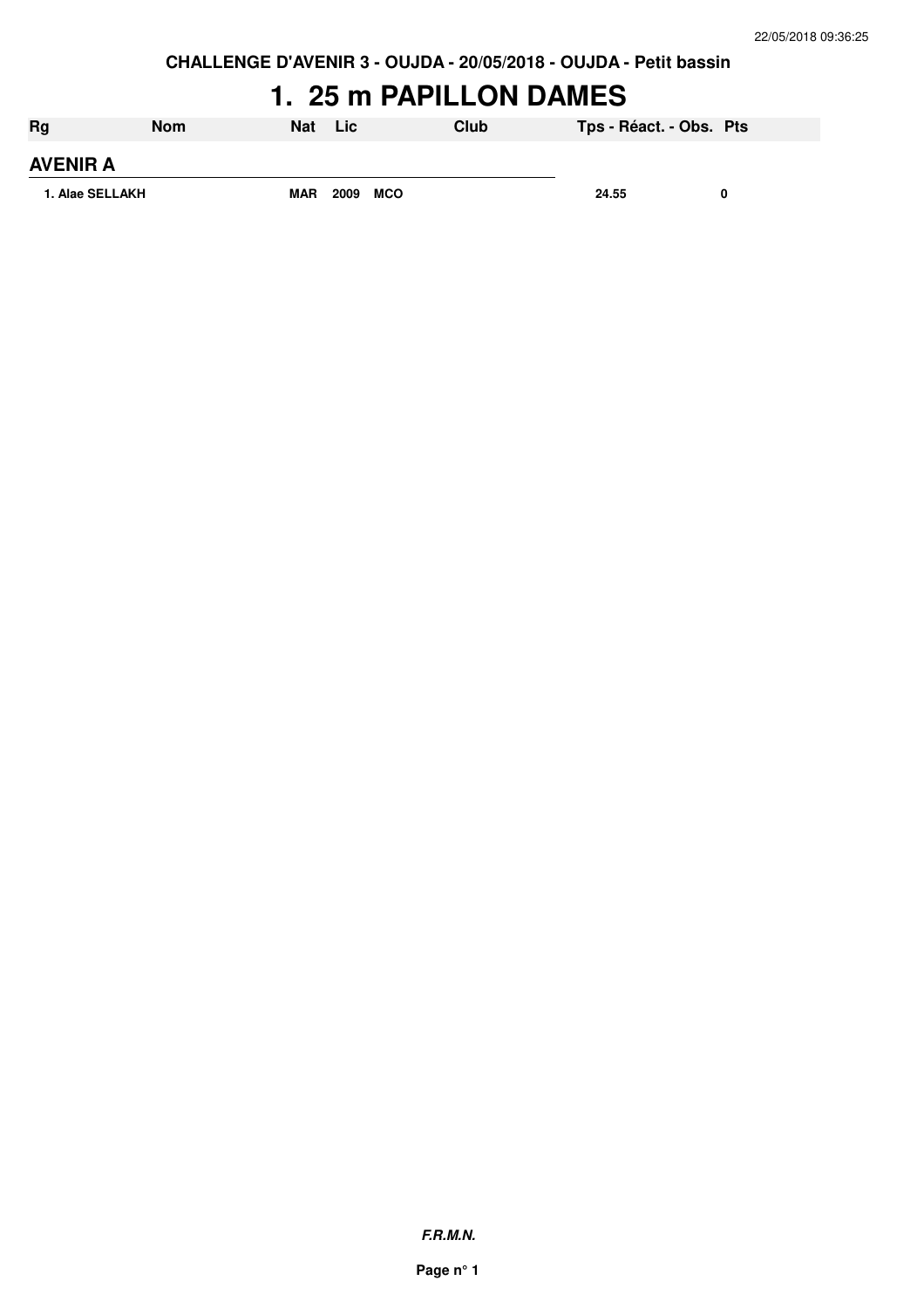#### **2. 25 m PAPILLON MESSIEURS**

| Rg                      | <b>Nom</b> | Nat        | Lic  |            | Club | Tps - Réact. - Obs. Pts |   |
|-------------------------|------------|------------|------|------------|------|-------------------------|---|
| <b>AVENIR A</b>         |            |            |      |            |      |                         |   |
| 1. Mohamed Adam HAMMANI |            | <b>MAR</b> | 2009 | <b>UNO</b> |      | 20.39                   | 0 |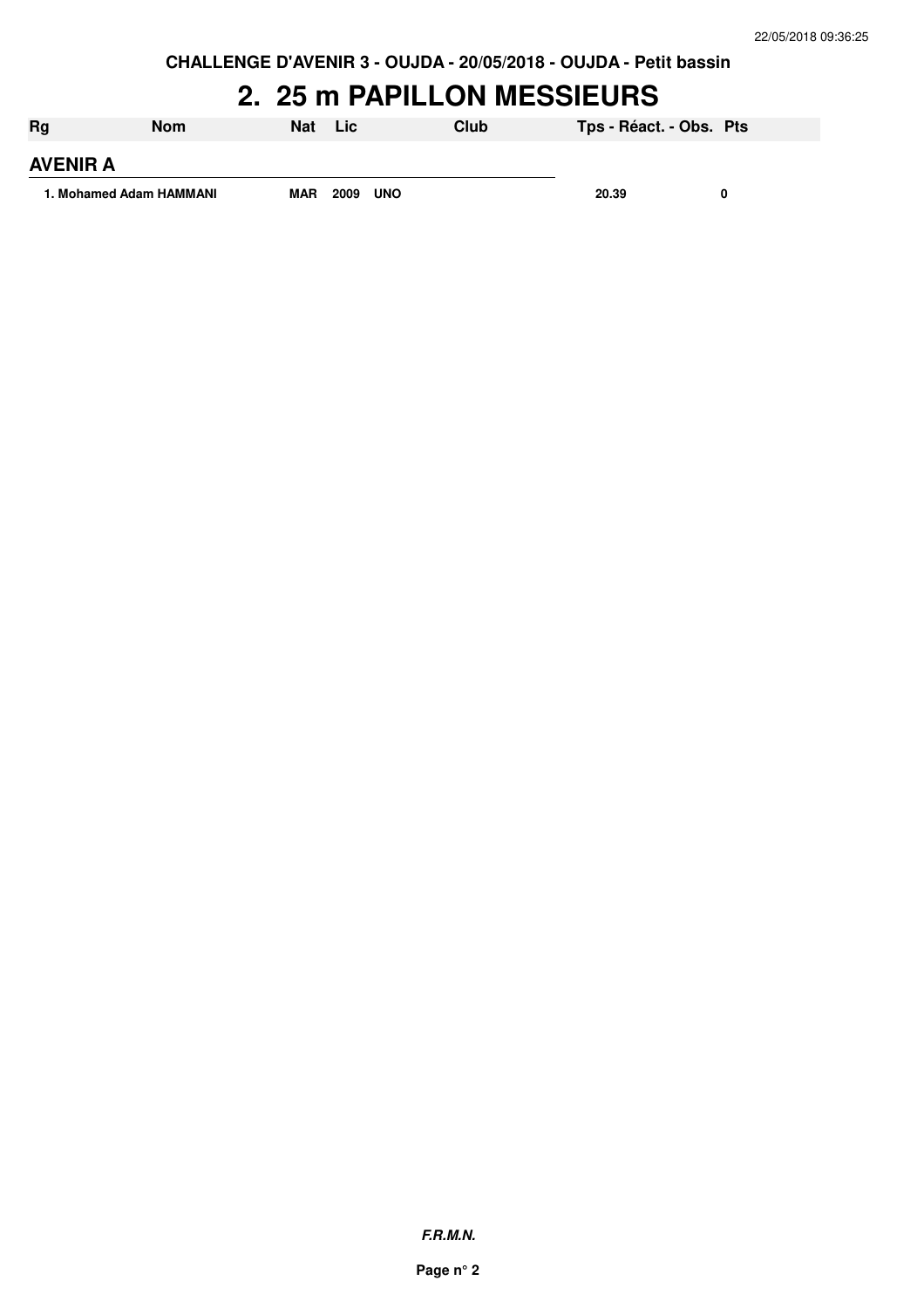### **3. 25 m NAGE LIBRE DAMES**

| Rg                        | <b>Nom</b>            | <b>Nat</b> | Lic  | Club         | Tps - Réact. - Obs. Pts |   |
|---------------------------|-----------------------|------------|------|--------------|-------------------------|---|
| <b>AVENIR B</b>           |                       |            |      |              |                         |   |
| 1. Safae YOUNES           |                       | <b>MAR</b> |      | 2010 U.S.O   | 20.93                   | 0 |
| 2. Nada GUEMMI            |                       | <b>MAR</b> | 2010 | <b>UNO</b>   | 21.20                   | 0 |
| 3. Aya KHERCHOUCH         |                       | <b>MAR</b> | 2010 | U.S.O        | 22.84                   | 0 |
| 4. Rhosn JAGOUI           |                       | MAR        | 2010 | <b>U.S.O</b> | 23.25                   | 0 |
| 5. Jana NASSIRI           |                       | <b>MAR</b> | 2010 | <b>UNO</b>   | 23.84                   | 0 |
| 6. Manal RIHA             |                       | <b>MAR</b> | 2011 | <b>U.S.O</b> | 24.84                   | 0 |
| 7. Maram ILIRHI           |                       | <b>MAR</b> | 2010 | MCO          | 26.44                   | 0 |
| 8. Niama BENAZZI          |                       | <b>MAR</b> | 2010 | <b>UNO</b>   | 26.95                   | 0 |
|                           | 9. Ibtissam BELBACHIR | <b>MAR</b> | 2011 | <b>MCO</b>   | 29.01                   | 0 |
| <b>10. Wissal CHERRAK</b> |                       | <b>MAR</b> | 2010 | <b>MCO</b>   | 30.86                   | 0 |
| 11. Raouane OMAR          |                       | <b>MAR</b> | 2011 | <b>MCO</b>   | 31.98                   | 0 |
| 12. Mayssae AMRANI        |                       | <b>MAR</b> | 2011 | <b>UNO</b>   | 33.48                   | 0 |
| <b>NC. Rim BENHARI</b>    |                       | <b>MAR</b> | 2010 | U.S.O        | Frf n.d.                |   |

**F.R.M.N.**

**Page n° 3**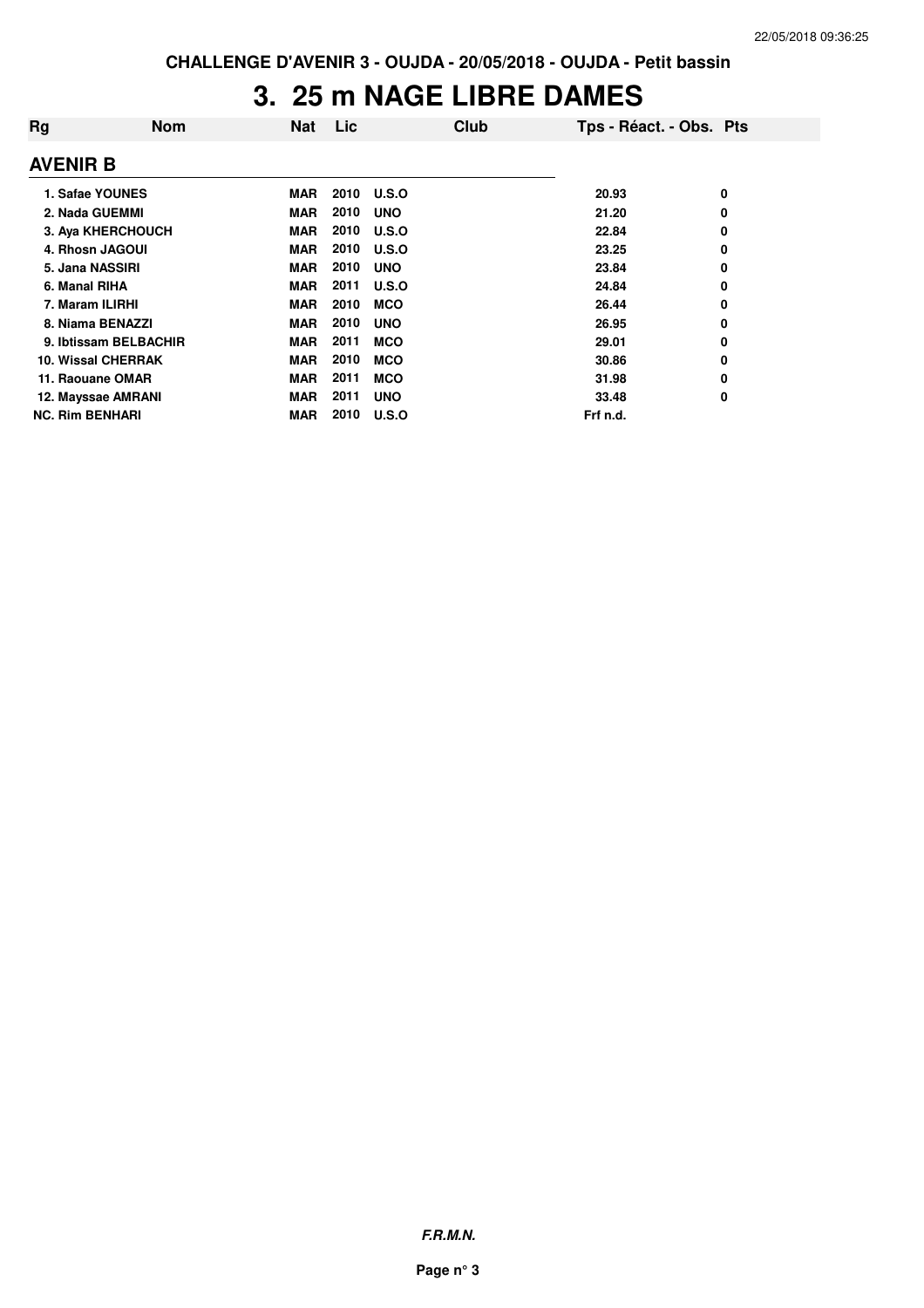#### **4. 25 m NAGE LIBRE MESSIEURS**

| Rg                     | <b>Nom</b>                           | Nat        | Lic  | Club       | Tps - Réact. - Obs. Pts |   |
|------------------------|--------------------------------------|------------|------|------------|-------------------------|---|
| <b>AVENIR B</b>        |                                      |            |      |            |                         |   |
|                        | 1. Mohamed STILI                     | <b>MAR</b> | 2010 | U.S.O      | 17.71                   | 0 |
|                        | 2. Mohammed ELOUALI                  | <b>MAR</b> | 2010 | <b>UNO</b> | 19.73                   | 0 |
|                        | 3. Mohamed Aymane TOUIL              | <b>MAR</b> | 2010 | <b>MCO</b> | 20.25                   | 0 |
|                        | 4. Abdelkader CHAOUCH                | <b>MAR</b> | 2011 | U.S.O      | 20.55                   | 0 |
| 5. Imrane TAIBI        |                                      | <b>MAR</b> | 2010 | U.S.O      | 21.04                   | 0 |
|                        | 6. Assem HAJOUI                      | <b>MAR</b> | 2010 | <b>MCO</b> | 21.34                   | 0 |
|                        | 7. Mohammed RAMDANI                  | <b>MAR</b> | 2010 | <b>MCO</b> | 21.66                   | 0 |
|                        | 8. Larbi Ziad IDBIHI                 | <b>MAR</b> | 2010 | <b>UNO</b> | 22.36                   | 0 |
|                        | 9. Mossaab BOUNOUA                   | <b>MAR</b> | 2010 | U.S.O      | 22.63                   | 0 |
|                        | <b>10. Bilal BELHADRI</b>            | <b>MAR</b> | 2011 | <b>UNO</b> | 23.19                   | 0 |
|                        | 11. Rayane ZOHIR                     | <b>MAR</b> | 2011 | <b>UNO</b> | 23.64                   | 0 |
|                        | 12. Mohammed TAIBI                   | <b>MAR</b> | 2011 | U.S.O      | 24.92                   | 0 |
|                        | 13. Mohammed Reda BERRABAH           | <b>MAR</b> | 2010 | <b>MCO</b> | 25.84                   | 0 |
|                        | 14. Ayoub BANANA                     | <b>MAR</b> | 2010 | <b>MCO</b> | 27.50                   | 0 |
|                        | <b>15. Anas Elhoussine MOUFADDAL</b> | <b>MAR</b> | 2011 | <b>UNO</b> | 32.12                   | 0 |
| 16. Taha MARDHI        |                                      | <b>MAR</b> | 2010 | <b>UNO</b> | 34.68                   | 0 |
| <b>NC. Noor ADNANI</b> |                                      | <b>MAR</b> | 2010 | <b>UNO</b> | Frf n.d.                |   |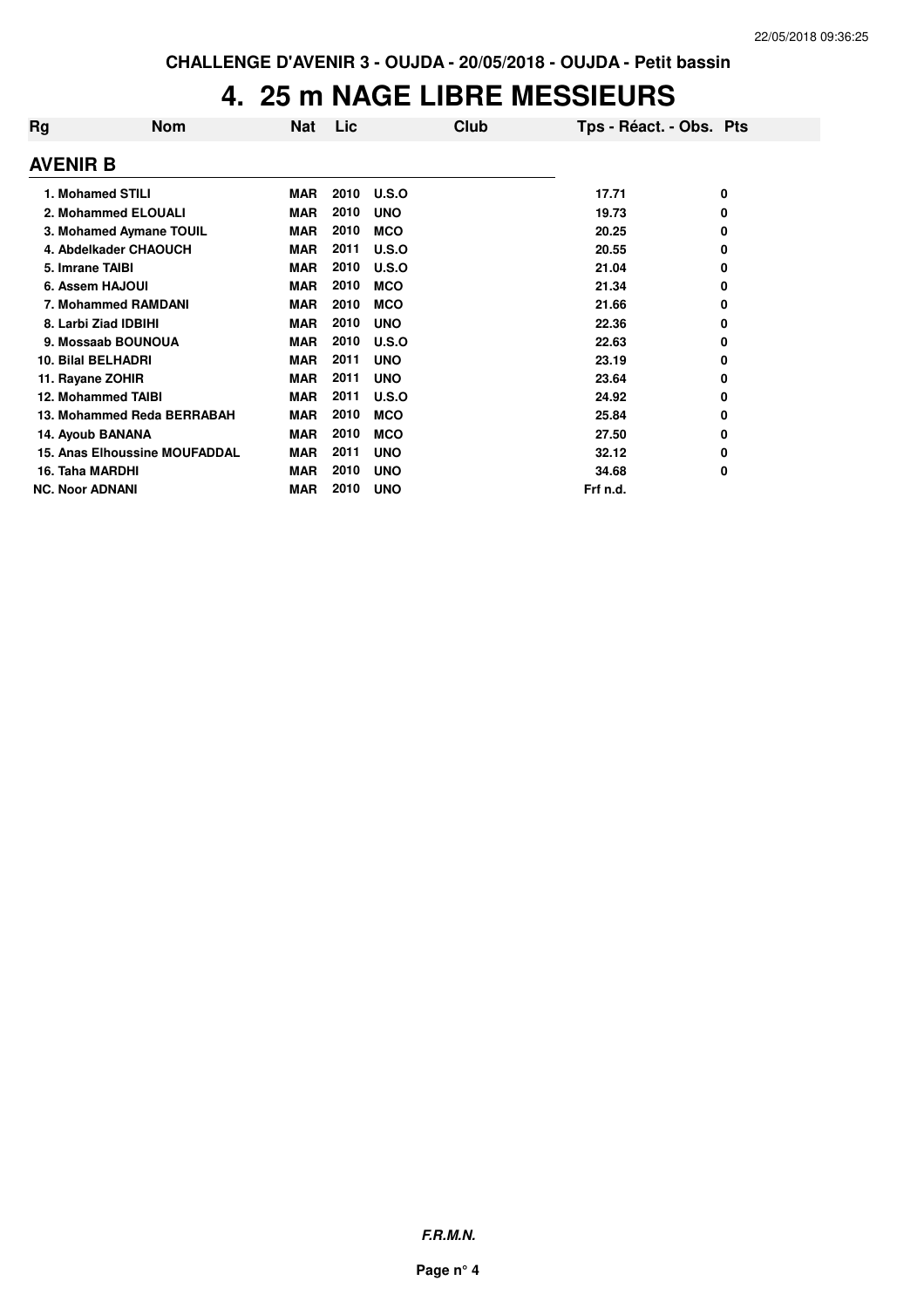### **5. 50 m NAGE LIBRE DAMES**

| Rg            | <b>Nom</b>            | <b>Nat</b> | Lic  | Club         | Tps - Réact. - Obs. Pts |     |
|---------------|-----------------------|------------|------|--------------|-------------------------|-----|
| AVENIR A      |                       |            |      |              |                         |     |
|               | 1. Hajar AMRAOUI      | <b>MAR</b> | 2009 | MCO          | 42.58                   | 173 |
|               | 2. Sara EL BARDAI     | <b>MAR</b> | 2009 | <b>UNO</b>   | 49.17                   | 112 |
| 3. Hiba BAKIR |                       | <b>MAR</b> | 2009 | <b>MCO</b>   | 51.34                   | 98  |
|               | 4. May MEKKAOUI       | <b>MAR</b> | 2009 | <b>UNO</b>   | 52.10                   | 94  |
| 5. Malak RIHA |                       | <b>MAR</b> | 2009 | U.S.O        | 52.30                   | 93  |
|               | 6. Meryam REMMANE     | <b>MAR</b> | 2009 | <b>UNO</b>   | 1:01.24                 | 58  |
|               | 7. Meryem EL YAAGOUBI | <b>MAR</b> | 2009 | <b>ABN</b>   | 1:02.48                 | 54  |
|               | 8. Sara JEBLAOUI      | <b>MAR</b> | 2009 | <b>MCO</b>   | 1:03.28                 | 52  |
| 9. Nour SAID  |                       | <b>MAR</b> | 2009 | <b>UNO</b>   | 1:09.50                 | 39  |
|               | 10. Maroua YOUNES     | <b>MAR</b> | 2009 | <b>U.S.O</b> | 1:16.66                 | 29  |
|               | 11. Ouiam AIT BRAHIM  | <b>MAR</b> | 2009 | <b>MCO</b>   | 1:20.89                 | 25  |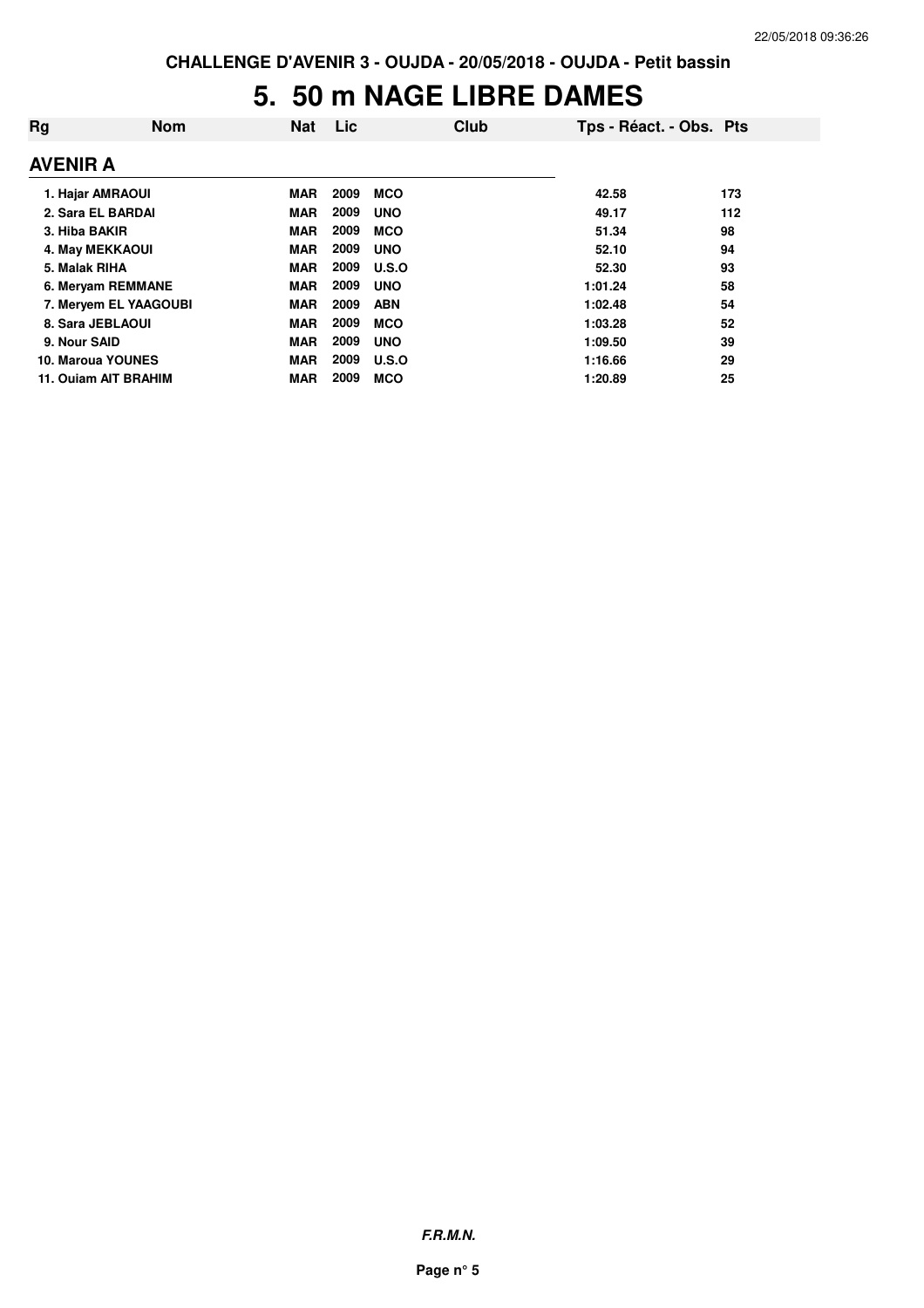#### **6. 50 m NAGE LIBRE MESSIEURS**

| Rg                            | <b>Nom</b>               | <b>Nat</b> | <b>Lic</b> | Club         | Tps - Réact. - Obs. Pts |     |
|-------------------------------|--------------------------|------------|------------|--------------|-------------------------|-----|
| <b>AVENIR A</b>               |                          |            |            |              |                         |     |
|                               | 1. Mohamed Adam HAMMANI  | MAR        | 2009       | <b>UNO</b>   | 39.81                   | 144 |
| 2. Imran STILI                |                          | <b>MAR</b> | 2009       | <b>U.S.O</b> | 40.51                   | 137 |
| 3. Khalil ZOHIR               |                          | <b>MAR</b> | 2009       | <b>UNO</b>   | 46.54                   | 90  |
| 4. Mouad BOUSSATATE           |                          | <b>MAR</b> | 2009       | U.S.O        | 48.59                   | 79  |
|                               | 5. Mohamed Taha LAZZOUZI | <b>MAR</b> | 2009       | <b>ABN</b>   | 1:00.34                 | 41  |
| 6. Khalil HAJJI               |                          | <b>MAR</b> | 2009       | <b>ABN</b>   | 1:05.11                 | 33  |
| 7. Anouar BELHOUACHI          |                          | <b>MAR</b> | 2009       | U.S.O        | 1:05.98                 | 31  |
| 8. Soufiane HASSAIN           |                          | <b>MAR</b> | 2009       | <b>UNO</b>   | 1:11.55                 | 24  |
| 9. Wadi KHALID                |                          | <b>MAR</b> | 2009       | <b>UNO</b>   | 1:12.33                 | 24  |
| 10. Abdelmouiz FATHI          |                          | <b>MAR</b> | 2009       | U.S.O        | 1:20.79                 | 17  |
| <b>NC. Ismail BOUCHENTOUF</b> |                          | <b>MAR</b> | 2009       | <b>UNO</b>   | Dsg FD                  | 0   |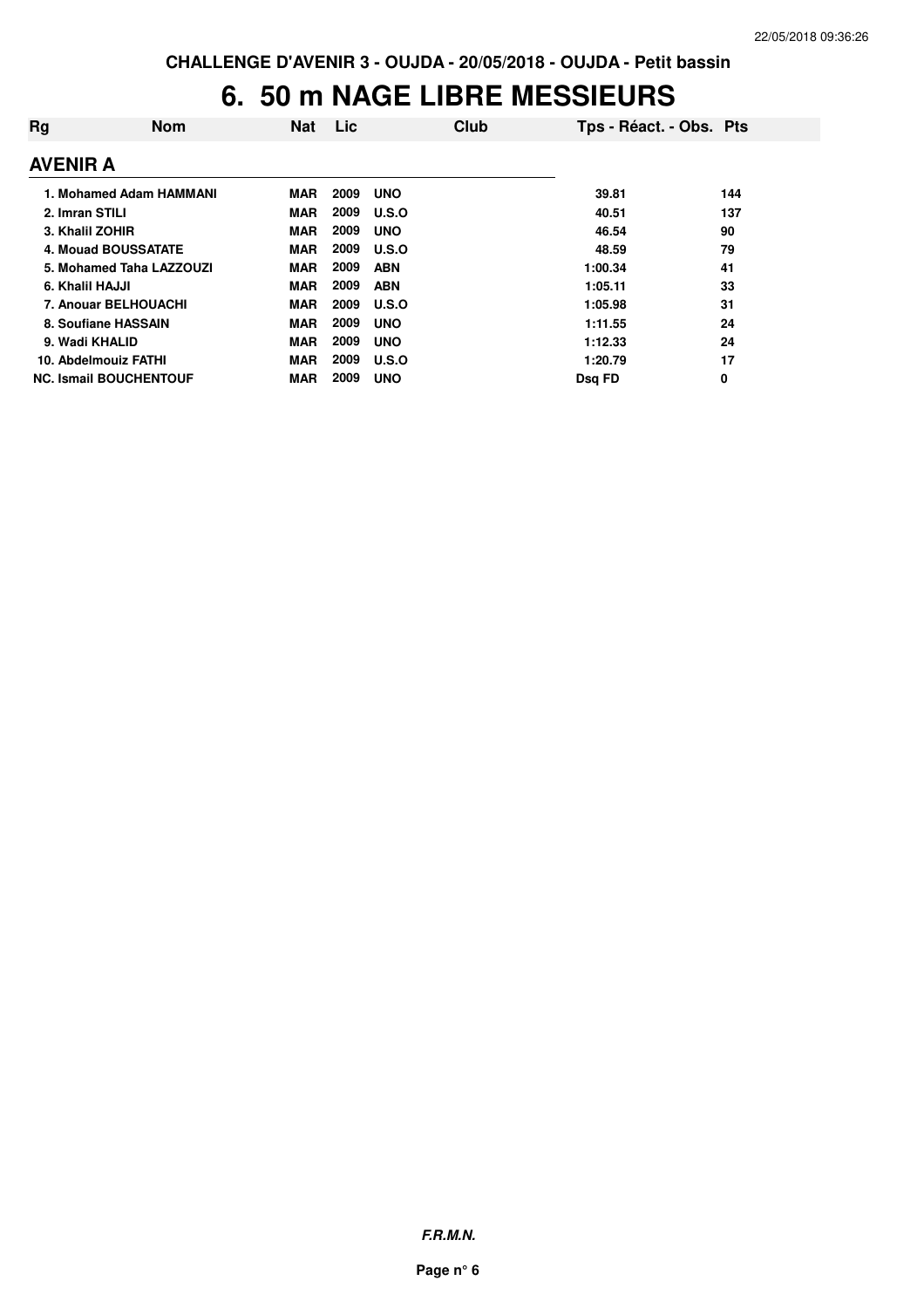## **7. 25 m BRASSE DAMES**

| Rg              | <b>Nom</b>               | Nat        | Lic  | Club       | Tps - Réact. - Obs. Pts |   |
|-----------------|--------------------------|------------|------|------------|-------------------------|---|
| <b>AVENIR B</b> |                          |            |      |            |                         |   |
|                 | 1. Safae YOUNES          | MAR        |      | 2010 U.S.O | 27.10                   | 0 |
|                 | 2. Aya KHERCHOUCH        | <b>MAR</b> |      | 2010 U.S.O | 28.40                   | 0 |
|                 | 3. Jana NASSIRI          | <b>MAR</b> | 2010 | <b>UNO</b> | 28.55                   | 0 |
|                 | 4. Niama BENAZZI         | <b>MAR</b> | 2010 | <b>UNO</b> | 29.92                   | 0 |
|                 | <b>5. Wissal CHERRAK</b> | MAR        | 2010 | MCO        | 31.00                   | 0 |
|                 |                          |            |      |            |                         |   |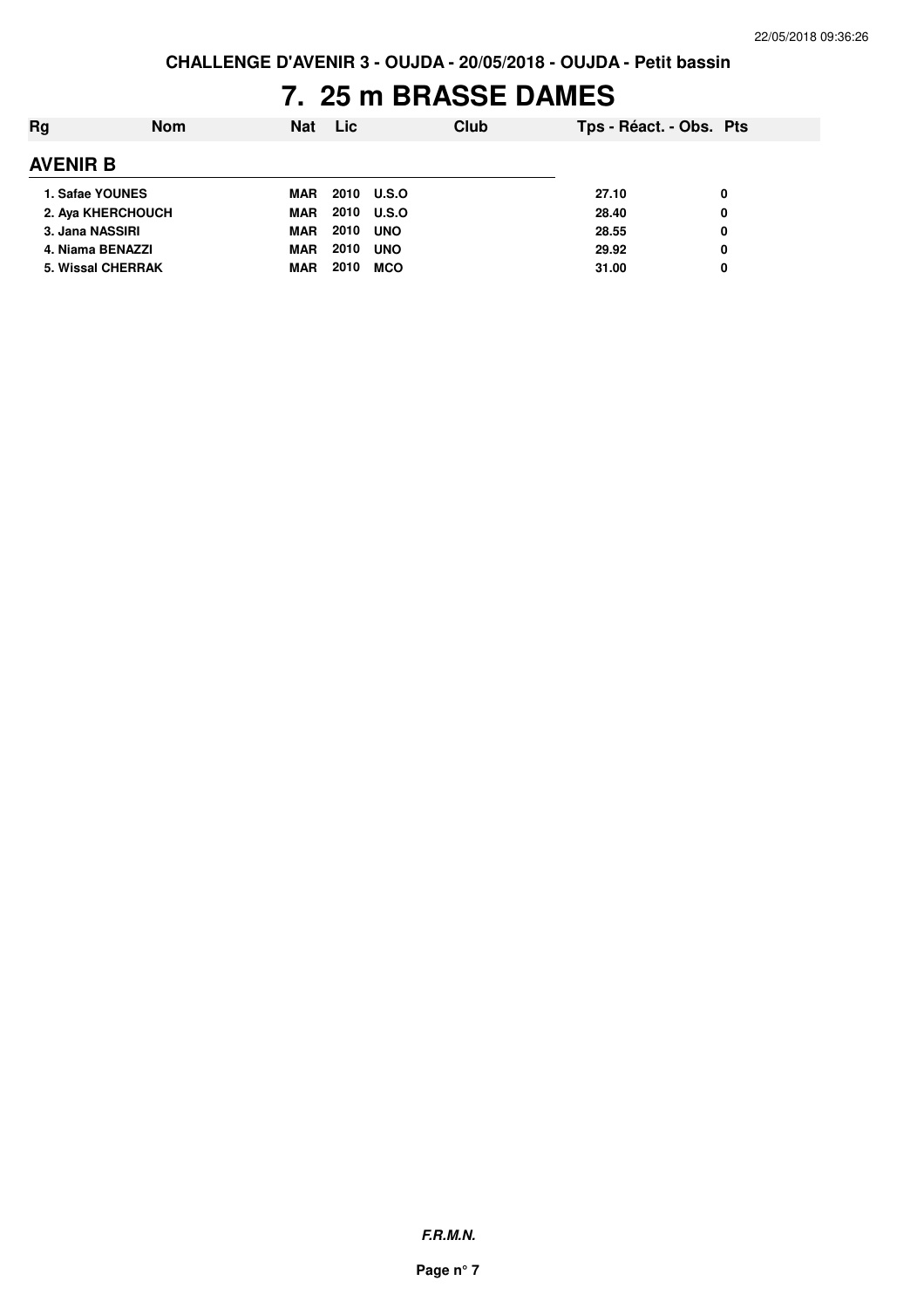### **8. 25 m BRASSE MESSIEURS**

| Rg              | <b>Nom</b>                     | <b>Nat</b> | Lic. | <b>Club</b> | Tps - Réact. - Obs. Pts |  |
|-----------------|--------------------------------|------------|------|-------------|-------------------------|--|
| <b>AVENIR B</b> |                                |            |      |             |                         |  |
|                 | 1. Mohammed TAIBI              | MAR        |      | 2011 U.S.O  | 28.31                   |  |
|                 | 2. Mohammed RAMDANI            | <b>MAR</b> | 2010 | <b>MCO</b>  | 30.22                   |  |
|                 | 3. Mohammed Hadine EL YAAGOUBI | <b>MAR</b> | 2010 | <b>ABN</b>  | 35.31                   |  |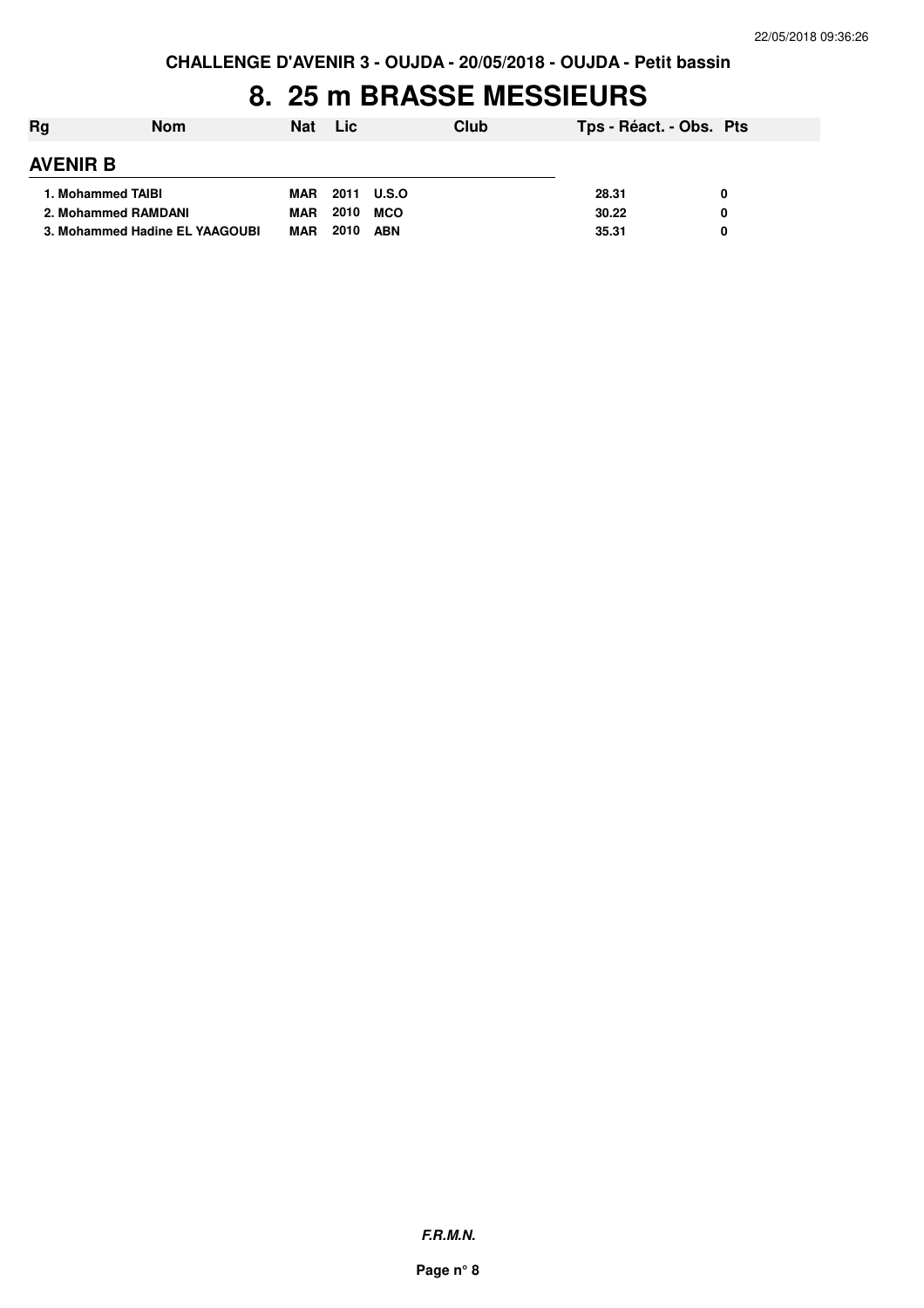## **9. 50 m BRASSE DAMES**

| Ra                    | <b>Nom</b>            | <b>Nat</b> | <b>Lic</b> | Club         | Tps - Réact. - Obs. Pts |     |
|-----------------------|-----------------------|------------|------------|--------------|-------------------------|-----|
| AVENIR A              |                       |            |            |              |                         |     |
|                       | 1. Alae SELLAKH       | <b>MAR</b> | 2009       | <b>MCO</b>   | 1:00.20                 | 121 |
|                       | 2. Mervem EL YAAGOUBI | <b>MAR</b> | 2009       | <b>ABN</b>   | 1:01.49                 | 114 |
|                       | 3. Maroua YOUNES      | <b>MAR</b> | 2009       | <b>U.S.O</b> | 1:03.39                 | 104 |
|                       | 4. Mervam REMMANE     | <b>MAR</b> | 2009       | <b>UNO</b>   | 1:08.98                 | 80  |
| 5. Hiba BAKIR         |                       | <b>MAR</b> | 2009       | <b>MCO</b>   | 1:09.30                 | 79  |
| <b>NC. Malak RIHA</b> |                       | <b>MAR</b> | 2009       | <b>U.S.O</b> | Dsg NI                  | 0   |
|                       |                       |            |            |              |                         |     |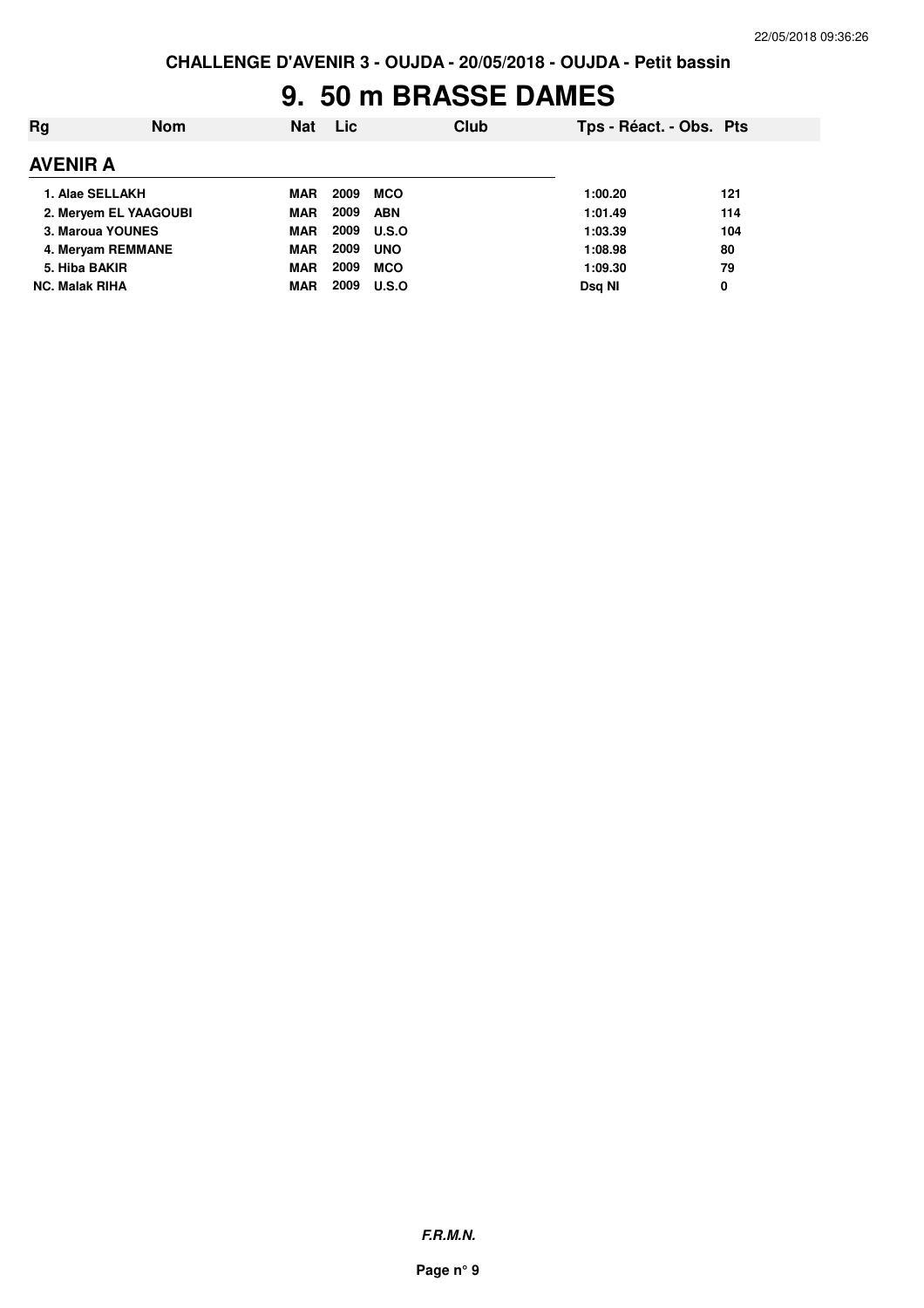#### **10. 50 m BRASSE MESSIEURS**

| Rg                     | <b>Nom</b>                  | Nat        | <b>Lic</b> | Club         | Tps - Réact. - Obs. Pts |     |
|------------------------|-----------------------------|------------|------------|--------------|-------------------------|-----|
| <b>AVENIR A</b>        |                             |            |            |              |                         |     |
|                        | <b>1. Mouad BOUSSATATE</b>  | <b>MAR</b> | 2009       | <b>U.S.O</b> | 56.95                   | 102 |
| 2. Khalil HAJJI        |                             | <b>MAR</b> | 2009       | <b>ABN</b>   | 1:09.23                 | 57  |
|                        | 3. Mohamed Barae LARHMAM    | <b>MAR</b> | 2009       | <b>ABN</b>   | 1:11.05                 | 52  |
|                        | 4. Mohamed Adam RAHAL       | <b>MAR</b> | 2009       | <b>ABN</b>   | 1:11.07                 | 52  |
|                        | 5. Outhmane EL AHMAR        | <b>MAR</b> | 2009       | <b>ABN</b>   | 1:13.30                 | 48  |
|                        | <b>NC. Mohamed DAOUIRI</b>  | MAR        | 2009       | <b>ABN</b>   | Frf n.d.                |     |
|                        | NC. Mohamed Taha LAZZOUZI   | MAR        | 2009       | <b>ABN</b>   | Dsg FD                  | 0   |
|                        | <b>NC. Soufiane HASSAIN</b> | <b>MAR</b> | 2009       | <b>UNO</b>   | Dsg NI                  | 0   |
| <b>NC. Wadi KHALID</b> |                             | <b>MAR</b> | 2009       | <b>UNO</b>   | Dsg NI                  | 0   |

**F.R.M.N.**

**Page n° 10**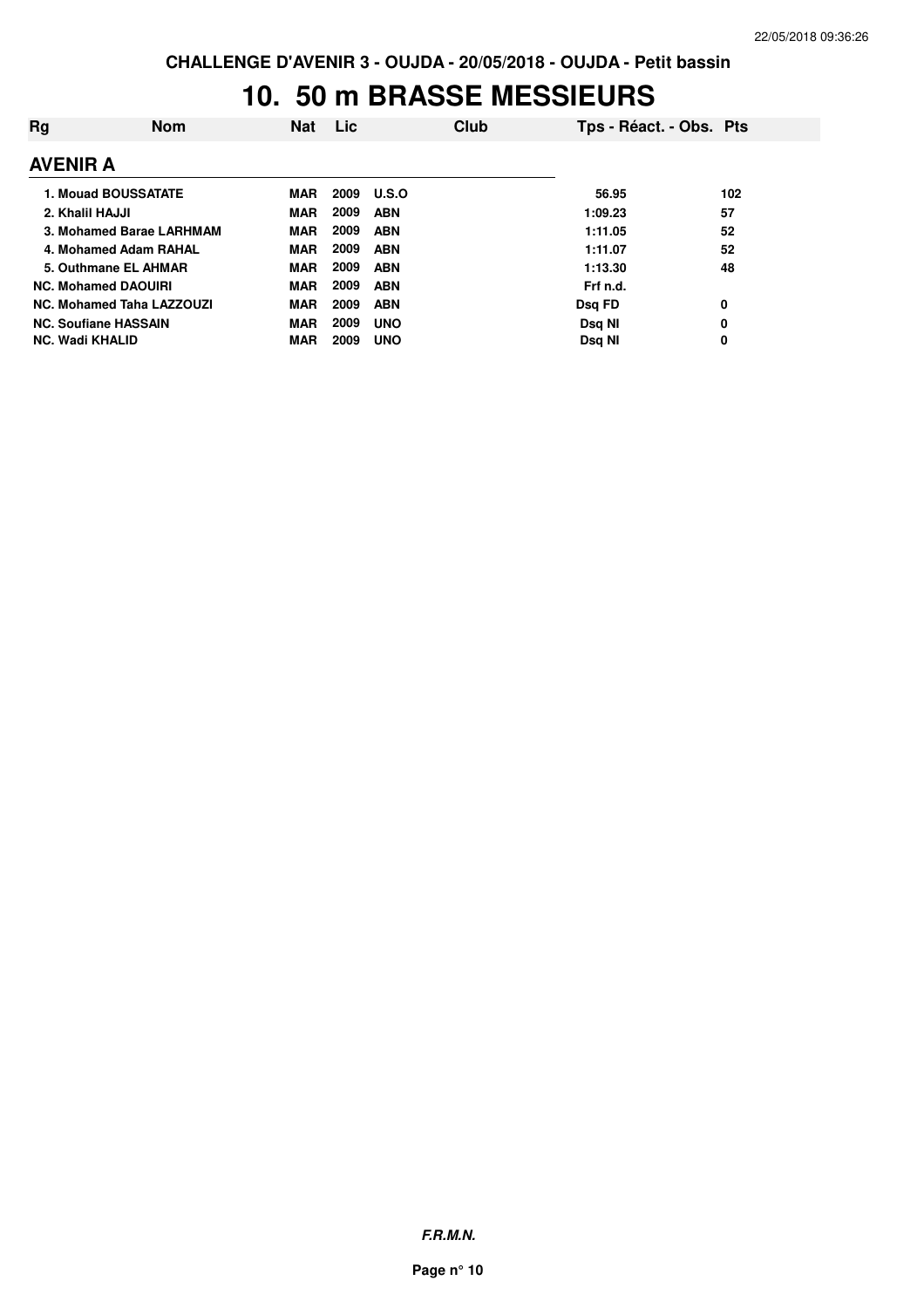# **11. 25 m DOS DAMES**

| Rg                        | <b>Nom</b> | <b>Nat</b> | <b>Lic</b> |              | <b>Club</b> | Tps - Réact. - Obs. Pts |   |
|---------------------------|------------|------------|------------|--------------|-------------|-------------------------|---|
| <b>AVENIR B</b>           |            |            |            |              |             |                         |   |
| 1. Nada GUEMMI            |            | <b>MAR</b> | 2010       | <b>UNO</b>   |             | 25.87                   | 0 |
| 2. Rhosn JAGOUI           |            | MAR        | 2010       | <b>U.S.O</b> |             | 26.16                   | 0 |
| 3. Raouane OMAR           |            | <b>MAR</b> | 2011       | <b>MCO</b>   |             | 28.07                   | 0 |
| 4. Manal RIHA             |            | MAR        | 2011       | <b>U.S.O</b> |             | 29.48                   | 0 |
| 5. Ibtissam BELBACHIR     |            | MAR        | 2011       | <b>MCO</b>   |             | 31.02                   | 0 |
| 6. Maram ILIRHI           |            | <b>MAR</b> | 2010       | <b>MCO</b>   |             | 34.18                   | 0 |
| <b>NC. Rim BENHARI</b>    |            | <b>MAR</b> | 2010       | <b>U.S.O</b> |             | Frf n.d.                |   |
| <b>NC. Mayssae AMRANI</b> |            | <b>MAR</b> | 2011       | <b>UNO</b>   |             | Dsg NI                  | 0 |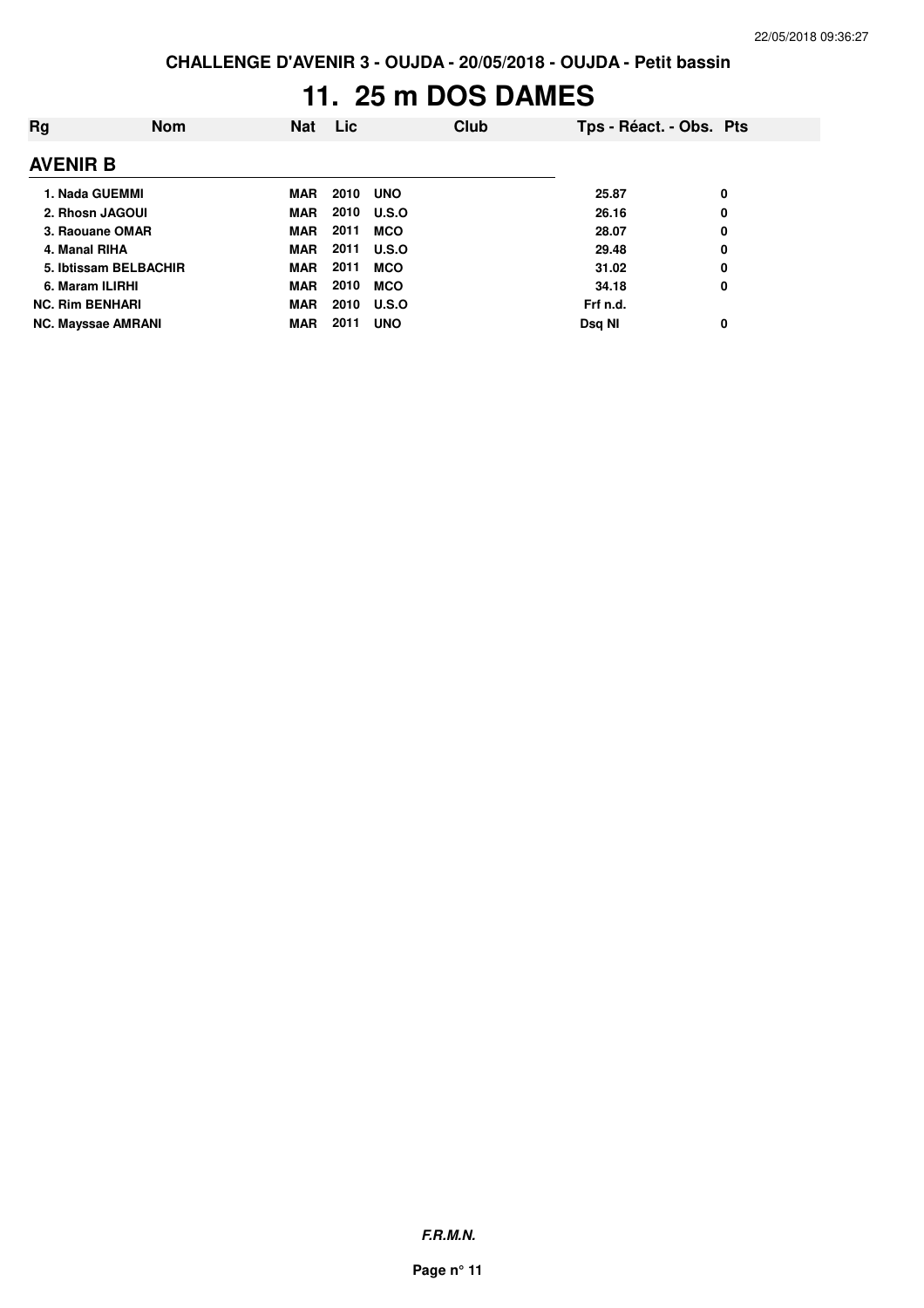### **12. 25 m DOS MESSIEURS**

| Rg                     | <b>Nom</b>                    | <b>Nat</b> | Lic  | Club         | Tps - Réact. - Obs. Pts |   |
|------------------------|-------------------------------|------------|------|--------------|-------------------------|---|
| <b>AVENIR B</b>        |                               |            |      |              |                         |   |
|                        | 1. Mohamed STILI              | <b>MAR</b> | 2010 | <b>U.S.O</b> | 21.01                   | 0 |
|                        | 2. Mohammed ELOUALI           | <b>MAR</b> | 2010 | <b>UNO</b>   | 22.13                   | 0 |
|                        | 3. Mohamed Aymane TOUIL       | <b>MAR</b> | 2010 | <b>MCO</b>   | 24.76                   | 0 |
| 4. Imrane TAIBI        |                               | <b>MAR</b> | 2010 | <b>U.S.O</b> | 24.86                   | 0 |
|                        | 5. Abdelkader CHAOUCH         | <b>MAR</b> | 2011 | U.S.O        | 24.90                   | 0 |
| 6. Assem HAJOUI        |                               | <b>MAR</b> | 2010 | <b>MCO</b>   | 26.15                   | 0 |
|                        | 7. Larbi Ziad IDBIHI          | <b>MAR</b> | 2010 | <b>UNO</b>   | 27.27                   | 0 |
|                        | 8. Bilal BELHADRI             | <b>MAR</b> | 2011 | <b>UNO</b>   | 28.00                   | 0 |
|                        | 9. Mossaab BOUNOUA            | <b>MAR</b> | 2010 | U.S.O        | 28.65                   | 0 |
|                        | 10. Mohammed Reda BERRABAH    | <b>MAR</b> | 2010 | <b>MCO</b>   | 29.63                   | 0 |
| 11. Rayane ZOHIR       |                               | <b>MAR</b> | 2011 | <b>UNO</b>   | 30.18                   | 0 |
| 12. Ayoub BANANA       |                               | <b>MAR</b> | 2010 | <b>MCO</b>   | 30.36                   | 0 |
|                        | 13. Anas Elhoussine MOUFADDAL | <b>MAR</b> | 2011 | <b>UNO</b>   | 33.58                   | 0 |
| 14. Taha MARDHI        |                               | <b>MAR</b> | 2010 | <b>UNO</b>   | 35.00                   | 0 |
| <b>NC. Noor ADNANI</b> |                               | <b>MAR</b> | 2010 | <b>UNO</b>   | Frf n.d.                |   |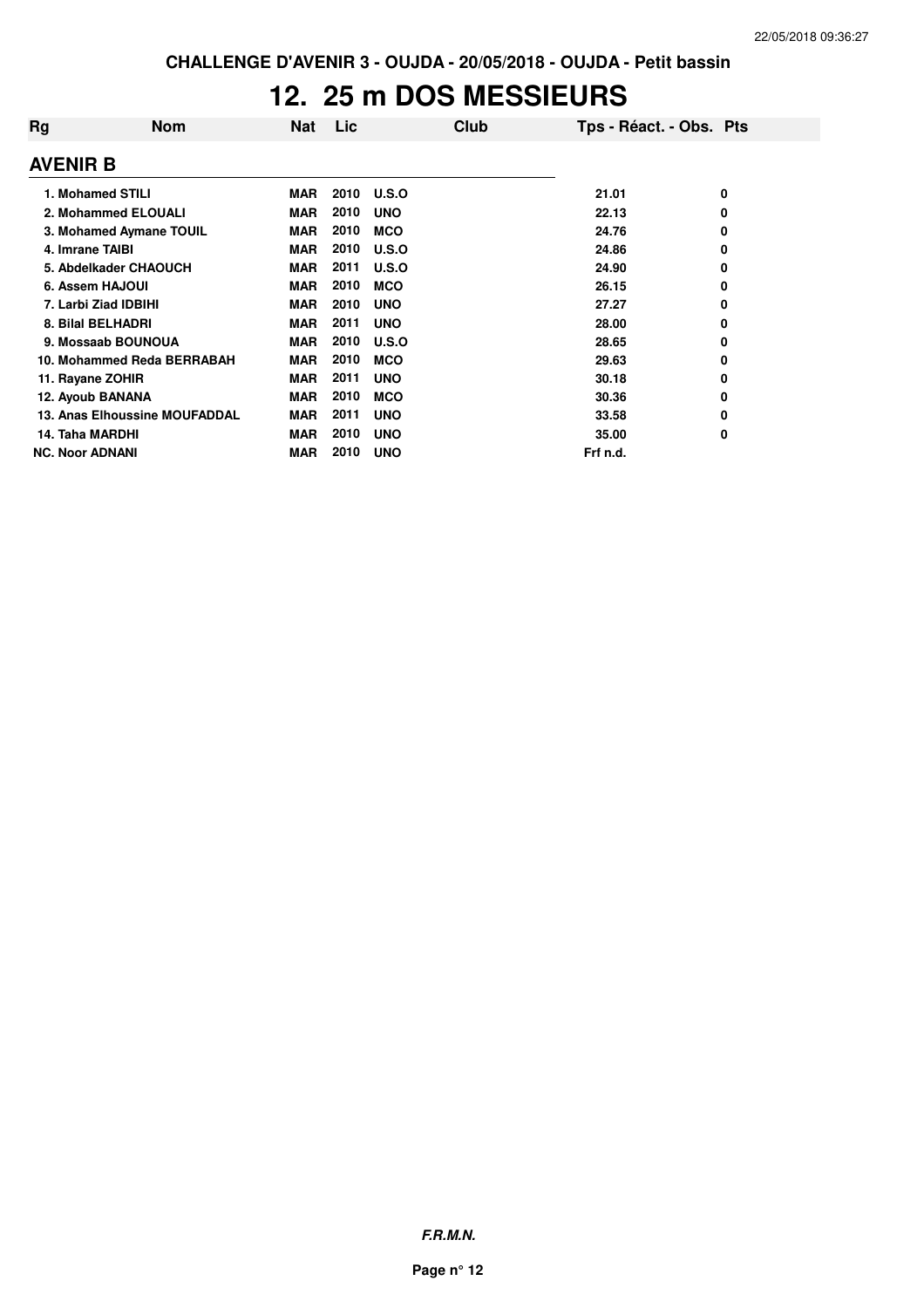# **13. 50 m DOS DAMES**

| Ra              | <b>Nom</b>             | <b>Nat</b> | Lic  | Club       | Tps - Réact. - Obs. Pts |     |
|-----------------|------------------------|------------|------|------------|-------------------------|-----|
| <b>AVENIR A</b> |                        |            |      |            |                         |     |
|                 | 1. Hajar AMRAOUI       | MAR        | 2009 | MCO        | 52.01                   | 140 |
|                 | 2. Sara EL BARDAI      | <b>MAR</b> | 2009 | <b>UNO</b> | 55.95                   | 113 |
|                 | <b>3. May MEKKAOUI</b> | MAR        | 2009 | <b>UNO</b> | 1:04.08                 | 75  |
|                 | 4. Sara JEBLAOUI       | <b>MAR</b> | 2009 | MCO        | 1:07.20                 | 65  |
| 5. Nour SAID    |                        | MAR        | 2009 | <b>UNO</b> | 1:16.98                 | 43  |
|                 | 6. Ouiam AIT BRAHIM    | <b>MAR</b> | 2009 | <b>MCO</b> | 1:19.92                 | 38  |
|                 |                        |            |      |            |                         |     |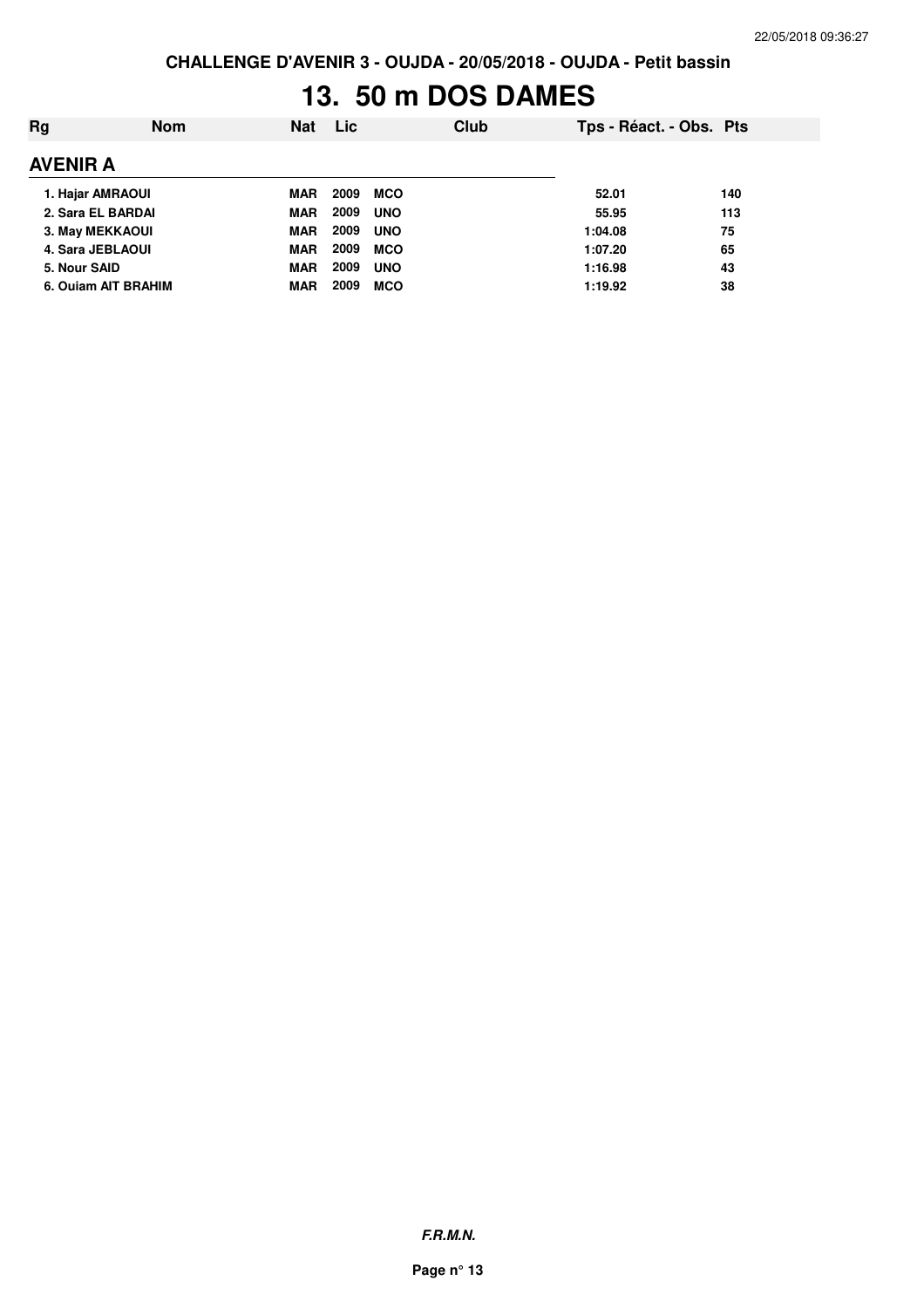### **14. 50 m DOS MESSIEURS**

| Rg              | <b>Nom</b>                   | <b>Nat</b> | <b>Lic</b> | Club       | Tps - Réact. - Obs. Pts |     |
|-----------------|------------------------------|------------|------------|------------|-------------------------|-----|
| <b>AVENIR A</b> |                              |            |            |            |                         |     |
| 1. Imran STILI  |                              | <b>MAR</b> | 2009 U.S.O |            | 46.69                   | 136 |
| 2. Khalil ZOHIR |                              | <b>MAR</b> | 2009       | <b>UNO</b> | 1:01.15                 | 60  |
|                 | <b>3. Ismail BOUCHENTOUF</b> | <b>MAR</b> | 2009       | <b>UNO</b> | 1:22.58                 | 24  |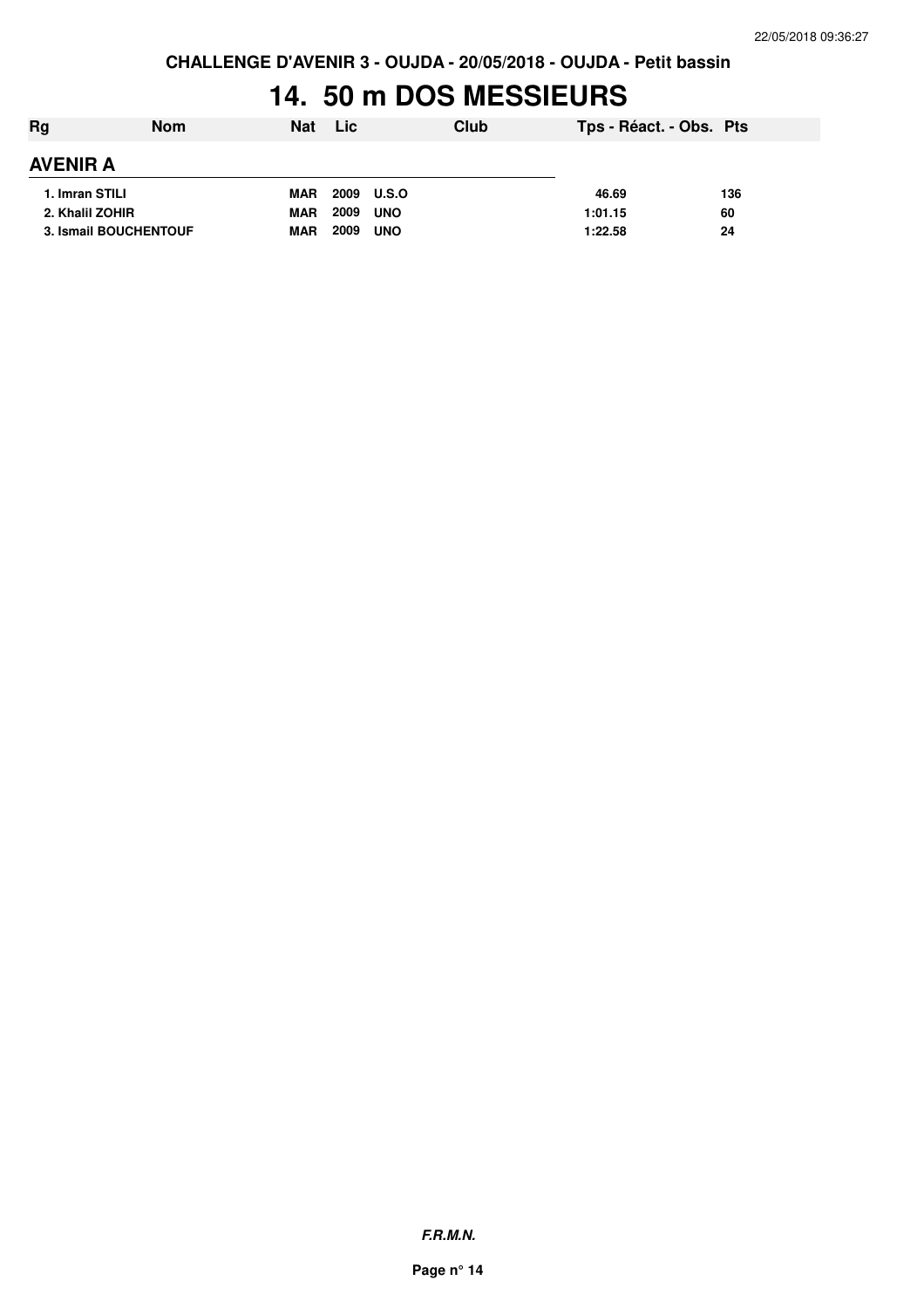#### **15. 4 x 25 m NAGE LIBRE DAMES**

| Rg                            | <b>Nom</b>                | <b>Nat</b> | Lic  |            | Club | Tps - Réact. - Obs. Pts |   |  |  |
|-------------------------------|---------------------------|------------|------|------------|------|-------------------------|---|--|--|
|                               | AVENIR A                  |            |      |            |      |                         |   |  |  |
|                               | 1. Ouiam AIT BRAHIM       | <b>MAR</b> | 2009 | <b>MCO</b> |      | 1:32.80                 | 0 |  |  |
|                               | <b>Hajar AMRAOUI</b>      | <b>MAR</b> | 2009 | <b>MCO</b> |      |                         | 0 |  |  |
|                               | <b>Hiba BAKIR</b>         | <b>MAR</b> | 2009 | <b>MCO</b> |      |                         | 0 |  |  |
|                               | <b>Sara JEBLAOUI</b>      | <b>MAR</b> | 2009 | <b>MCO</b> |      |                         | 0 |  |  |
|                               | 2. Sara EL BARDAI         | <b>MAR</b> | 2009 | <b>UNO</b> |      | 1:48.21                 | 0 |  |  |
|                               | <b>May MEKKAOUI</b>       | <b>MAR</b> | 2009 | <b>UNO</b> |      |                         | 0 |  |  |
|                               | <b>Meryam REMMANE</b>     | <b>MAR</b> | 2009 | <b>UNO</b> |      |                         | 0 |  |  |
|                               | <b>Nour SAID</b>          | <b>MAR</b> | 2009 | <b>UNO</b> |      |                         | 0 |  |  |
|                               | <b>AVENIR B</b>           |            |      |            |      |                         |   |  |  |
|                               | 1. Rim BENHARI            | <b>MAR</b> | 2010 | U.S.O      |      | 1:36.55                 | 0 |  |  |
|                               | <b>Rhosn JAGOUI</b>       | <b>MAR</b> | 2010 | U.S.O      |      |                         | 0 |  |  |
|                               | <b>Aya KHERCHOUCH</b>     | <b>MAR</b> | 2010 | U.S.O      |      |                         | 0 |  |  |
|                               | <b>Manal RIHA</b>         | <b>MAR</b> | 2011 | U.S.O      |      |                         | 0 |  |  |
|                               | <b>NC. Mayssae AMRANI</b> | <b>MAR</b> | 2011 | <b>UNO</b> |      | Dsq Rel                 | 0 |  |  |
|                               | Niama BENAZZI             | <b>MAR</b> | 2010 | <b>UNO</b> |      |                         | 0 |  |  |
|                               | <b>Nada GUEMMI</b>        | <b>MAR</b> | 2010 | <b>UNO</b> |      |                         | 0 |  |  |
|                               | <b>Jana NASSIRI</b>       | <b>MAR</b> | 2010 | <b>UNO</b> |      |                         | 0 |  |  |
| <b>NC. Ibtissam BELBACHIR</b> |                           | <b>MAR</b> | 2011 | <b>MCO</b> |      | Dsq Rel                 | 0 |  |  |
|                               | <b>Wissal CHERRAK</b>     | <b>MAR</b> | 2010 | <b>MCO</b> |      |                         | 0 |  |  |
|                               | <b>Maram ILIRHI</b>       | <b>MAR</b> | 2010 | <b>MCO</b> |      |                         | 0 |  |  |
|                               | <b>Raouane OMAR</b>       | <b>MAR</b> | 2011 | <b>MCO</b> |      |                         | 0 |  |  |